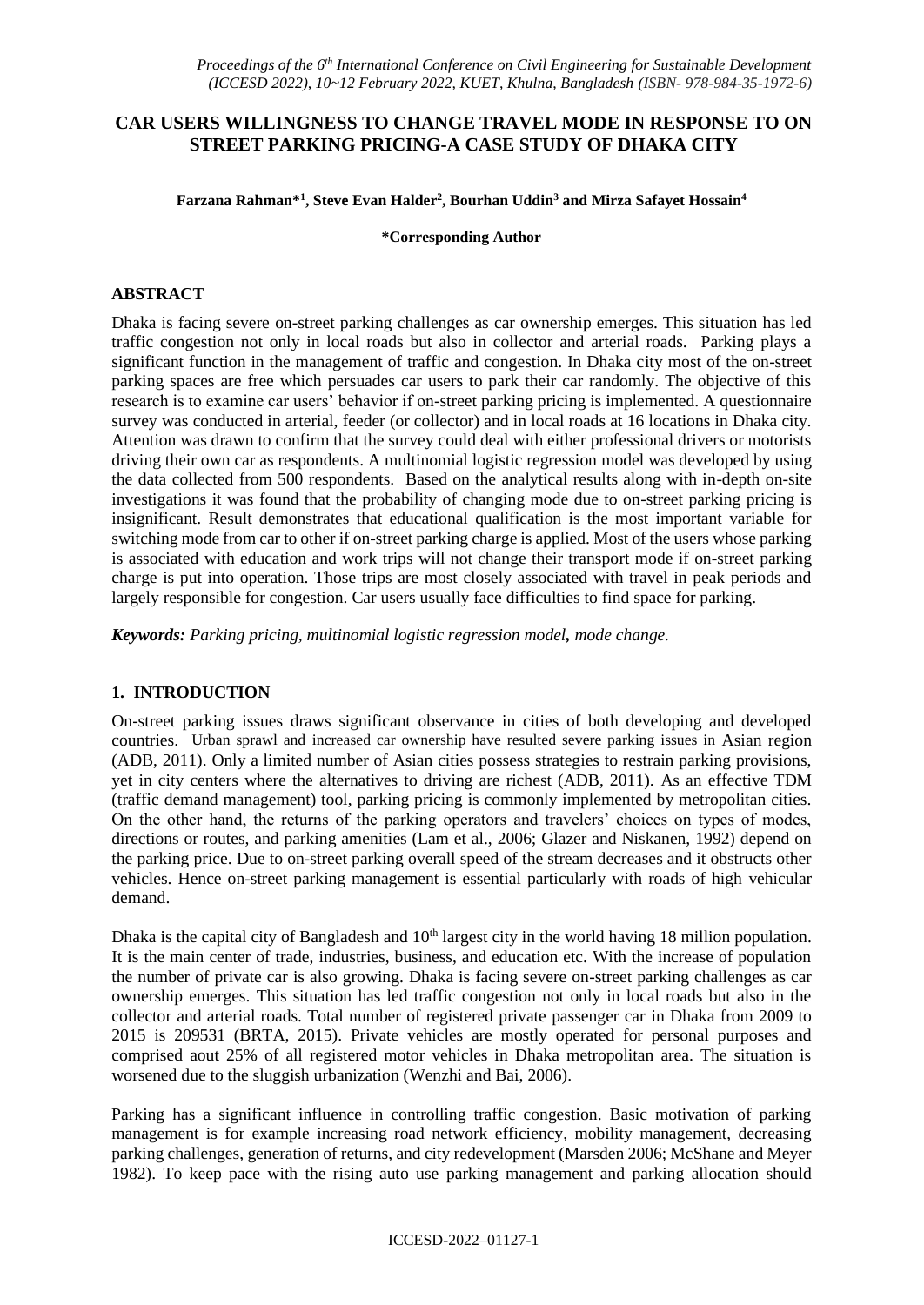function collectively with the increasing number of vehicular usage (Tumlin, 2012). Car users should be encouraged to park only for short time in the adjacent parking and to avoid all the day long parking. Easing parking for residents instead of tourists is likewise a widespread practice. Priority setting in parking management is always challenged, with successes and failures, making it inherently controversial.

Among the parking management techniques parking pricing is an example of means where car users need to pay while use up the parking amenities (VTPI, 2005). The objectives of parking managemnet are to decrease transport issues, to generate revenue and to reduce parking concerns. Often parking managemnet is aimed to attain multiple objectives. Parking pricing is a most popular solution to control parking behavior on street. Regarding the on-street parking several authors (Vickrey, 1954; Roth, 1965; and Shoup, 2005) explored that at any specific time and location parking should deliver adequate space for decreasing parking search to reduce peripheral influences upon traffic.

Litman (2006) represents parking management as a "paradigm shift" corresponding to a major amendment in the way an issue is recognized and outcomes are assessed. Old paradigm outlines parking issue when parking supply is not adequate in a location. It attempts to increase parking provisions and reduce its cost. to provide optimal parking supply and price. It believes both excessive or small supply of parking is detrimental and too little or high price is harmful as well. However, there is an evident relation between parking supply, parking cost, and mode selection, and it is a significant concern for decision makers to manage the parking area in a multi-modal transport structure (Rye et al. 2008, Weinberger et al. 2009).

Recently motorizing cities around Asia is facing distressing difficulties over parking. If it is considered the scenario of Dhaka it can be observed that commercial streets are blocked with cars. Numerous cars are parked on street and around curbs, and on many parts of footpaths. At times cars are double- parked. While, a number of off-street parking spaces beside the road stays empty. The cost of the parking places are small with an objective to regain some of the expenses. The charge is little more than those of on street parkings. It is a mandatory from city corporation to provide parking spaces for getting approval for constructinon of a structure. Sometimes shops are found in basement instead of parking (ADB, 2011).

Dhaka has very limited off-street parking facilities compared to its demand. As a result a substantial loss in available roadway capacity is observed. It is estimated that up to 50% of the capacity of the arterial system is wasted due to poor operating conditions (2006). It is a massive work for Dhaka Metropolitan Police (DMP) to control of the violations which occurring frequently. In most cases offstreet parking facilities remain somewhat unoccupied even though adjacent low-priced on-street parking stays on super saturated. Compared to other Asian cities like Taipei and Seoul having relatively high on-street parking prices with variable prices in different locations, on-street parking prices are very little in Dhaka. Tokyo, Hong Kong and Singapore have remarkably reasonable on-street parking charges On the other hand, Tokyo and Hong Kong add to their on-street appraising through time limits (ADB, 2011). It is believed that insufficient supply of off-street paking facilities results such undue onstreet parking. Conversely, it is evident that ample off-street parking cannot assure of systematic onstreet parking. In most cases, roadside shopping centers in Dhaka city do not have adequate provisions for parking. Most of the time car users are not concerned about the period and cost when they park their car at roadside. Due to uncontrolled on-street parking system traffic jam and pollution is a very common scene in Dhaka city.

The objective of this research is to reveal the parking users behavior if on-street parking pricing is applied by a discrete choice model. This article provides a brief literature review followed by methodology and explanation of model development. Finally, concluding remarks are made along with recommendations for future researches.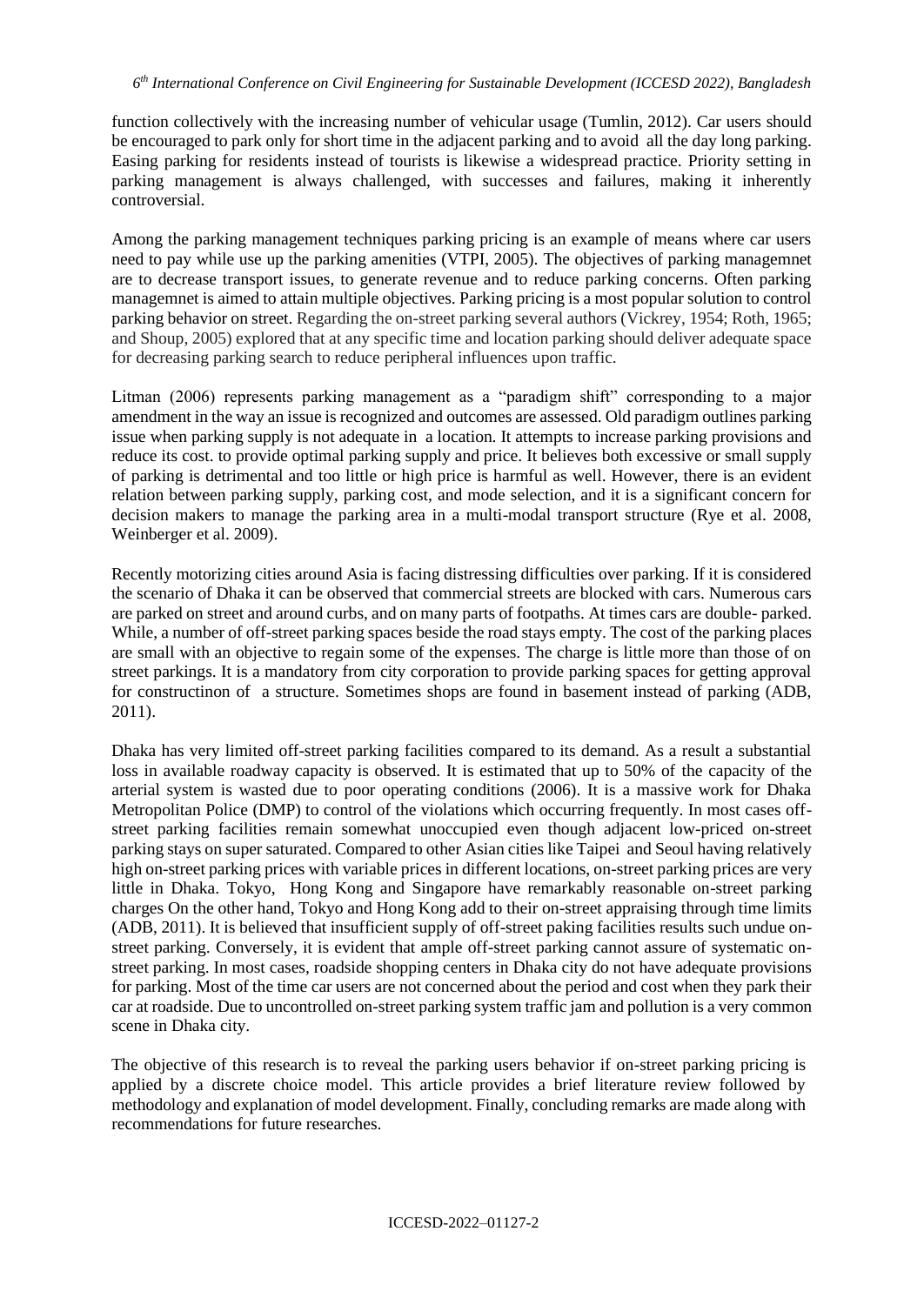# **2. LITERATURE REVIEW**

Sometimes inadequate number of parking facilities results vehicles being parked along the streets. As a result congestions may occur obstructing the flow of traffic. Parking pricing would help improve the vehicular flow as well as may become a source of revenue generation for the city. Regarding the onstreet parking condition of Motijheel area, Dhaka Akter et al. (2013) showed that in general demand is 2.73 higher compared to the supply. This is happening due to comparatively extensive duration of parking. Zannat et al. (2013) elucidated the parking scenario of New Market, Dhaka and showed that average duration of parking is about 45 minutes while a considerable number of cars stay 3 to 5 hours in parking area. An extensive study of Barter (2011) regarding the parking policy in Asian cities demonstrates that severe on-street parking problem exists in Dhaka city and lack of proper administration further deteriorates the situation. Chowdhury (2014) showed some faulty decisions of the authority. She emphasized on amendment of the approving guidelines of commercial buildings. Moreover, she critiqued the position of an off-street parking structure which would rather act as a congestion generator than mitigating as this did not consider self-induced parking demand. Sudipta et al. (2014) explored parking supply and demand for Agrabad, Chittagong, Bangladesh, which is one of the most business activity hubs.

Several models are employed by researchers to resolve parking issues from different viewpoints A Logit model regarding the parking capacities and parking rationing constraints was developed by Bagloee and Asadi. Stated preference data was employed by Axhausen et al. (1991) regarding users replies to modifications in parking features by logit models for selecting parking alternatives. Waraich and Axhausen (2012) employed a parking model into a present agent based traffic simulation that can apprehend the parking capacity and pricing. A mixed multinomial logistic regression model was developed Hess et al. (2009) to reflect the possible correlative construction and personal heterogeneity. Ma et al. (2013) developed a multinomial logit model and revealed the connection between parking choice and rationale Lama Temple, Beijing. A time dependent network equilibrium model was established by Lam et al. (2006) and result showed that parking activities is noticeably influenced by walking distance, travel demand, parking capacity and cost. A nested logit model was developed bt Hensher et al. (2001) for mode and parking choices for parking allocations in Sydney central business district.

On the basis of several safety and operational studies, Box (2004) summarized that curb parking is responsible for congestion producing issues. Various viewpoints toward parking fees and congestion charge were assessed by Albert and Mahalel (2006) in order to explore their impact on travel time. The study showed that majority of the drivers want to get rid of congestion charges, therefore, they are willing to change the trip schedule. Hess (2009) conducted a study in central business districts (CBD's) of Portland (Oregon) to determine the effects of charge free parking in deciding the travel mode and the demand of parking for work trip purpose. A study by Vu (2017) revealed that the inadequacy of supply to accommodate the high demand of parking results in illegal parking. Biswas et al. (2017) explored that the effects of on-street parking vary upon the category of road and user's safety. If the charge for parking at work sites are increased then the tendency of driving to work alone will reduce. A study by Qian et al. (2012) examined parking charge, accessibility and parking design to minimize the total social costs.

Teknomo and Hokao (1997) conducted a study in the CBD of Surabaya to figure out the parking behavior of drivers in selecting a parking place. In the study three different parking location choice models were developed, namely Multinomial Logistic Model, Parking Demand Regression Model and Analytic Hierarchy Process. Result from the study showed that trip purpose, availability of parking spaces, parking fee, security, search and queue time, walking time and comfort-ability are the key influential factors effecting the behavior of parkers' in choosing a parking location.

Due to the underpricing of curb parking, some drivers are more interested to search for a curb space instead of paying comparatively higher amount than curb parking for off-street parking. Due to this reason cruising has become a regular scenario in overfilled traffic. To find a way to eliminate cruising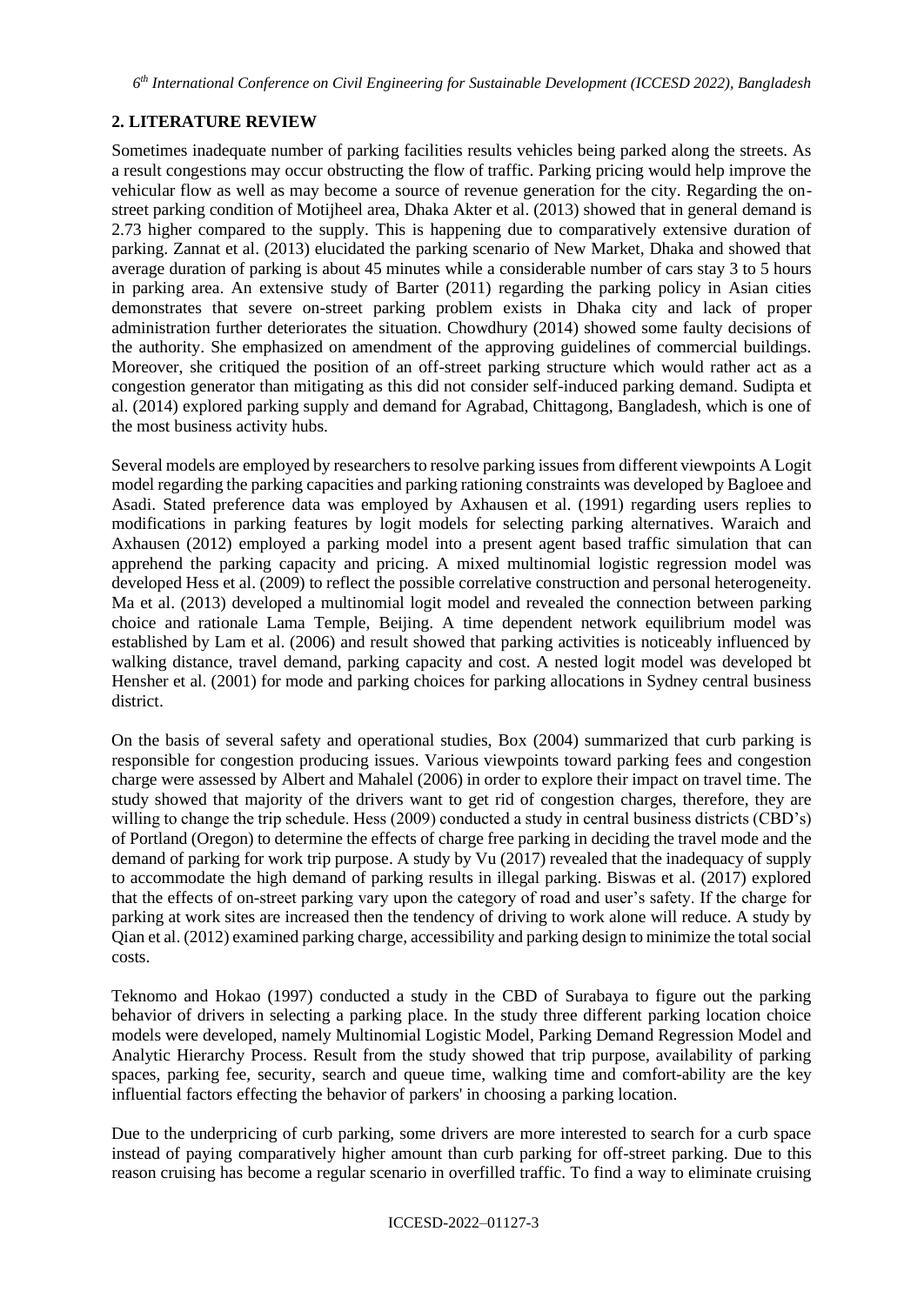which is potentially causing more traffic congestion and wasting limited resource like fuel, many researches have been done throughout the last century. Most of the research showed that underpricing of curb parking is mainly responsible for cruising. So, these researches suggested that increasing charge for curb parking to fair market price will certainly help eliminating unwanted cruising. In eliminating unwanted cruising, city governments play a vital role as the parking price is set them. Simply, cruising is the individual response of driver's to the public pricing policy (ADB, 2011).

Glazer and Niskanen (1992) showed that conventional techniques, which usually decide the optimum pricing by marginal cost pricing model are not always adequate to evaluate these effects on travelers' selections and following alternates of demand of parking and network performance. Moreover, developing new parking facilities such as park and ride ( $P \& R$ ) facility makes the situation more complicated at those parking lots which are situated on the edge of any urban area as it encourages car drivers to park at those locations and enter the city by public transport. In case of higher cost or unavailability of off-street parking, many drivers will certainly look for curb parking as a realistic response to parking prices.

Parking in Asian cities become particularly significant and problematic due to fast increase of motor vehicle appeared in many countries. Due to this rapid growth of motor vehicle and uncertainty about its pace, makes the policy of parking quite challenging. Compared to world standards, most of the cities of this region are remarkably dense in terms of motor vehicles. In attaining rich mode selection this density can be treated as an opportunity. Nonetheless, the parking problems become remarkably severe due to high densities. Associated high property prices with high density are impracticable to bring together with the desire among new car owners for parking to be low-priced and ample (ADB, 2011).

A study conducted in business district of Dhaka city (Motijheel) by Rahman (2007) showed that 60% of the parked vehicles are private cars. So, the workability of these commercial zones is governed by either the accessibility of convenient parking facilities nearby or availability of off-street parking facilities. Mahmud et al. (2012) revealed that the problem of illegal on-street parking in Dhaka got worse due to ineffective parking policies of Dhaka city. This illegal on-street parking is a prime contributor to traffic congestion as on-street parking occupies a certain portion of the carriageway and shrinks the available carriageway for traffic. According to Shoup (2007), in major cities of US around 8% to 74% of total traffic cruises an average of extra 3.5 to 14 minutes just to find a vacant spot for onstreet parking. Moreover, Shoup (2007) claimed that the tendency of drivers to cruise instead of parking on an available off-street parking is because of the underpricing of on-street parking. Mahmood et al. (2009) recommended amending the parking problems of Dhaka city by ascertaining vacant parking spaces and commencing monthly-parking permits or metered parking to regulate parking trend.

## **3. METHODOLOGY**

A questionnaire survey was conducted in arterial, feeder (or collector) and in local roads at 16 locations in Dhaka city. An in depth literature review was undertaken to set questions in the questionnaire. It contains three sections. Section A of the questionnaire comprises respondent's demographic information such as their gender, age, educational status, occupation and respondent's main mode of travel. Section B deals with the existing parking condition in six different areas: reason for on street parking, reason for on-street parking rather than using off-street car parking, selection of parking provisions and its frequency, ease to find spaces for parking, parking duration and safety for cars. Section C is about opinion/willingness of parkers to pay for parking facilities. It includes opinion of driver about willingness to change transport mode if on-street parking pricing is applied and the amount/charge they are willing to pay. Attention was drawn to confirm that the survey could deal with either professional drivers or motorists driving their own car as respondents.

Data collection was conducted for seven hours starting from BST 08:00 to 15:00 for four days during September 20th to 23rd 2015. Out of 530 questionnaires 500 completed samples were considered for model development. Data collection was conducted to local road, feeder road and arterial road as well.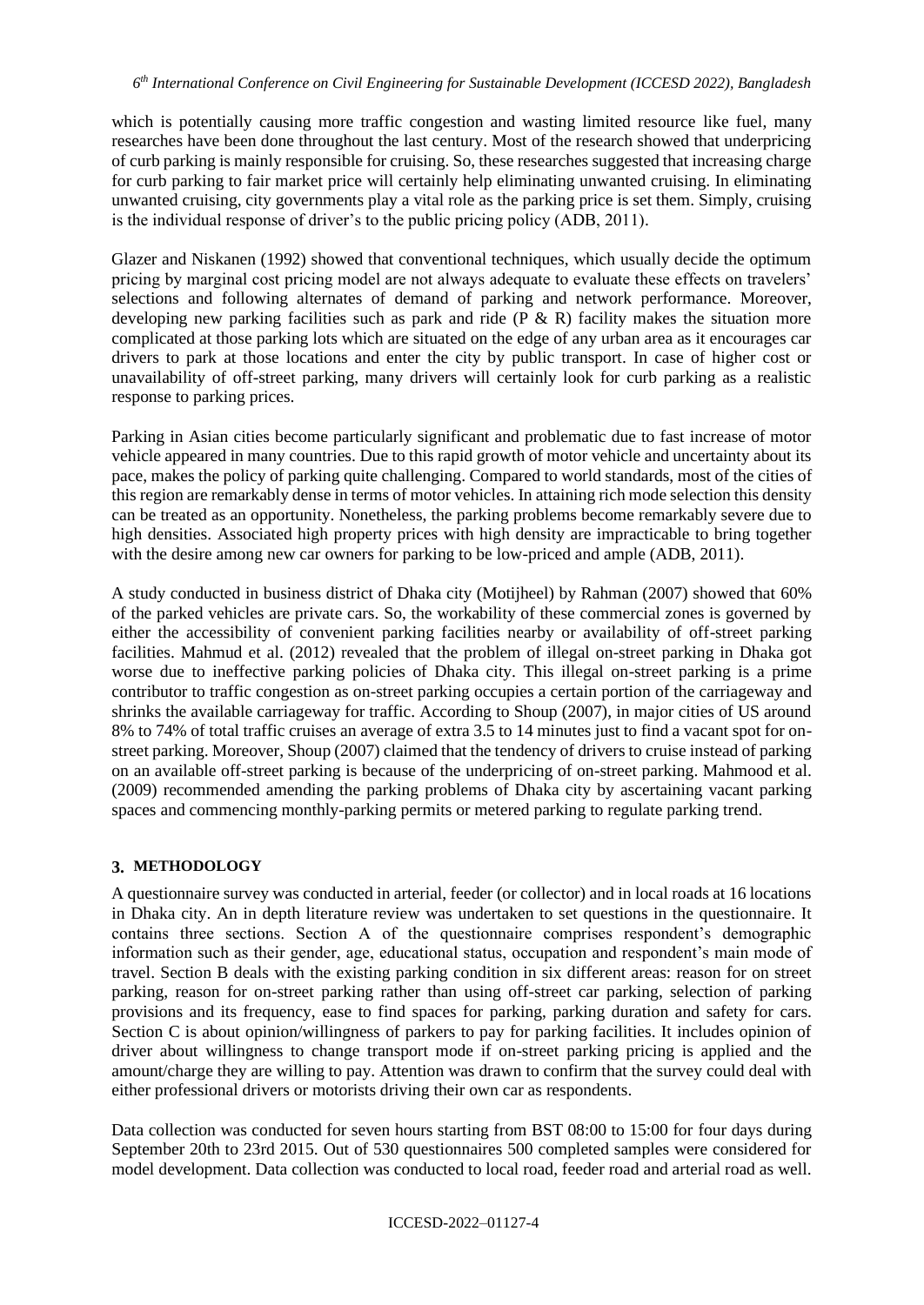Dhanmondi-9/A, Dhanmondi-8, Dhanmondi-8/A, Dhanmondi-7, Dhanmondi-7/A, Dhanmondi-6/A, Dhanmondi-3, Dhanmondi-15/A, Satmosjid road, Kamal Ataturk Avenue, Banani Road No-18, Shaid Syed Nazrul Islam Sharani, New Paltan, New Paltan, Motijheel, Mirpur road and Shaymoli Ring road were selected for questionnaire survey. These locations were selected because on-street parking was considered as a problem there causing severe congestion during most of the time of a day.

This study considers respondents whose main mode of travel is car and counts all types of trips. The respondents who parked their cars for any purposes as to get to work, educational institutions, shopping, leisure, and entertainment were asked about their most recent trip.

## **4 Data Analysis**

Table 2 shows the general characteristics of the respondents. Majority of the respondents were male and most of them were professional driver. Most of the drivers had primary education. Respondents' main mode of travel was car/cng (three wheelers auto–rickshaws)/taxi. Users park their cars on-street for various reasons. Some park because the place is closer to their destinations, some park because they think off-street parking price is high and it is not much available or simply to save that money.

| <b>Characteristics</b>                 | <b>Statistics</b>                                                     |
|----------------------------------------|-----------------------------------------------------------------------|
| Gender                                 | Male 95%, Female 5%                                                   |
| Occupation                             | Service holder/student/businessman 7%, professional driver            |
|                                        | 93%,                                                                  |
| Education qualification                | Uneducated $35\%$ , primary(j.s.c) $44\%$ ,                           |
|                                        | s.s.c/h.s.c/post graduates/graduates 21%                              |
| Main mode of travel                    | Usage of car, cng or taxi 93%, Usage of cycle or rickshaw 7%          |
| Main reason for on-street parking      | Shopping 16%, educational purpose 42%, office/business 26%,           |
|                                        | leisure and others 5%, medical purpose 11%                            |
| Main reason for parking on-street      | More convenient 24%, only want to park for a short time 43%,          |
| rather than using public car parks     | cost or availability of off-street parking 33%                        |
| If charge where made for car parks     | Yes 7%, no 71%, sometimes 22%                                         |
| would you change mode of transport     |                                                                       |
| If yes (change mode of transport) then | Shift to walk/ prefer not to make trip by car 22%, shift to taxi/     |
| shift to what                          | cng/cyclist/rickshaw 78%                                              |
| Usual place of parking                 | Free car parks (on street) 86%, off street park/limited parking/valet |
|                                        | parking 14%                                                           |
| Are you able to find space for park    | No 47%, yes 53%                                                       |
| without difficulty                     |                                                                       |
| How long do you normally stay          | Less than one hour 54%, one to three hour 35%, three to six hours     |
|                                        | 10%, more than six hours 1%                                           |
| How much do you willing to pay         | Up to 30 BDT* 100%, more than 30tk 0% (86 BDT=1 US \$)                |

Table 2**:** General characteristics of the respondents

\*One can travel around 7-10 km by paying 30 BDT in public buses

Respondents' main reason for on-street parking is associated with educational purpose. The most important issue is that whether the users will change their mode if charges were applied for on-street parking. The majority of the users said that they will not change their mode even if charges were applied. For users who are willing to change or shift their mode of transport will use car/cng (three wheelers auto–rickshaws)/taxi or walk or prefer not to make the trip. It was found that most of the users will shift to cycle or rickshaw.

## **4.1 Multinomial Logistics Regression model**

The Multinomial Logistic Regression (MLR) model is usually adopted when the dependent variable is composed of more than two categories. MLR is used to describe data and to express the relationship between a dependent variable and one or more continuous-level independent variables. For describing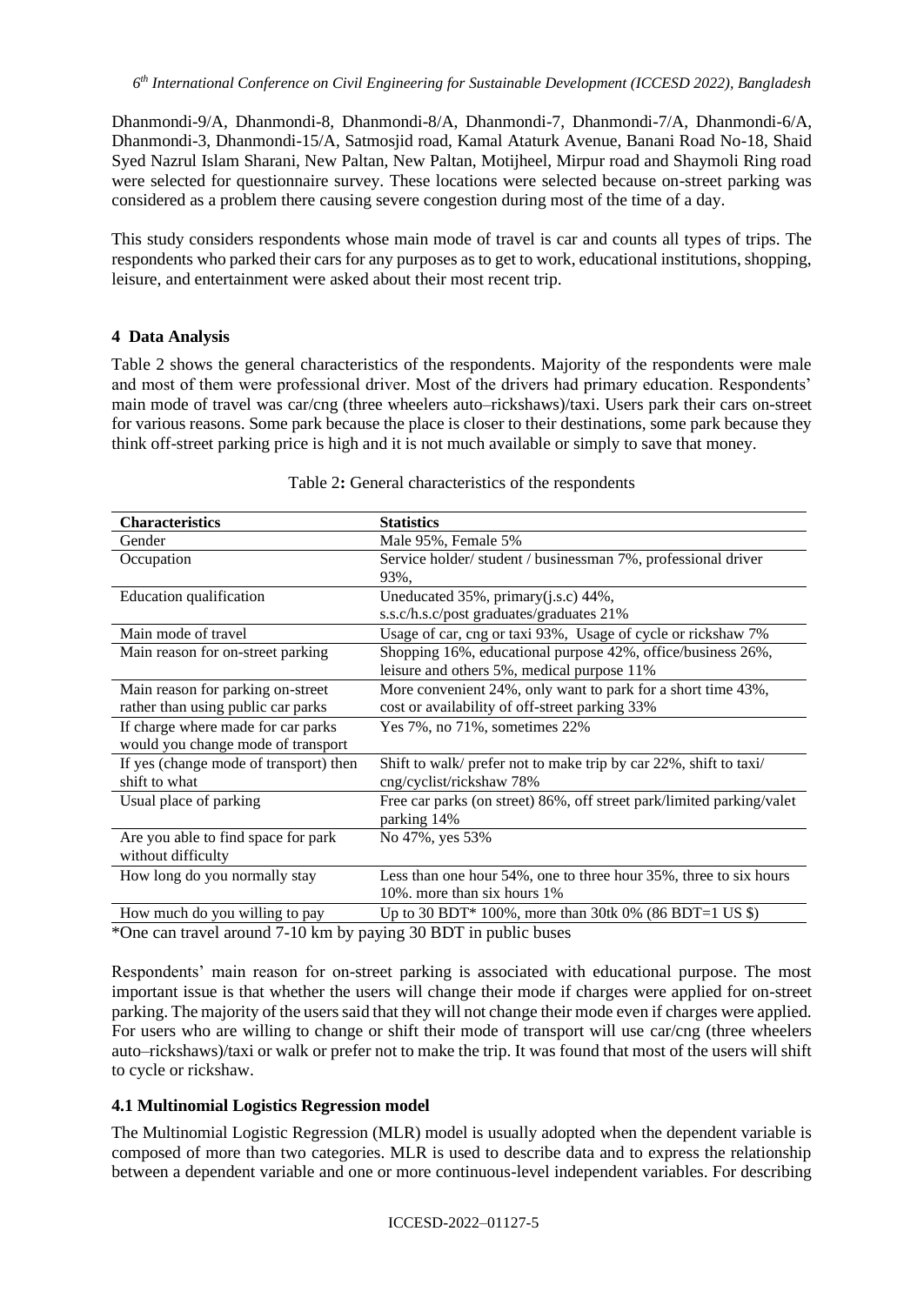#### *6 th International Conference on Civil Engineering for Sustainable Development (ICCESD 2022), Bangladesh*

the effect on categorical dependent variable by individual independent, variable logistic regression is highly appropriate and suitable (Wright 1995). Considering a baseline category, the estimates for individual parameters are made in a multinomial logistic regression model (Long, 1997). In order to test and describe hypothesis about relationship between a dependent variable and one or more independent variable logistic regression is generally adopted (Lee et al., 2002). Logistic regression has been employed in literature for various types of decision and behavioral analysis (Johnson and Parrot, 1995).

A multinomial logistic regression (MLR) model was developed to assess the willingness of on-street parking user's to change transport mode in response to on-street parking pricing. The survey results have been analyzed to explore the current behavior, reasons of choosing on-street parking over other parking facilities, and individuals' opinion about parking related issues.

In this study, response variable is "Choice" which has three outcomes namely: change mode, will not change mode and sometimes change mode if parking pricing is implemented. In this logistic model the baseline-category logits with a predictor is used. In this paper "sometimes" was specified as the baseline category; where log odds of the outcomes are modeled as a linear combination of the predictor variables. In order to determine the factors affecting mode changing behavior of users, SP data are analyzed. Users travelling mode choice was compared on the basis of values for parking duration, parking fare, space finding difficulties and some other variables. The variables influencing the choice of users' daily travel modes are determined by focusing the local context. By employing multinomial logistic regression on SPSS, the relationships among variables were tested empirically. The various variable used in this study are shown in Table 3 along with their respective definitions. The models have been assessed to identify factors which most effectively strengthen the data for various modes for trip if on-street parking pricing is applied. In this research, certain parameters are anticipated that effect car owner's behavior, when various mode of transport are available to them.

Parameters like travel time and travel cost are regarded to be important in literature, while other parameters presented are entirely to deal with particular research issues. Several models were analyzed which had counter-perceptive signs or insufficient statistical goodness-of-fit; and hence they all were discarded.

| <b>Variables</b> | <b>Explanation</b>                                                                            |  |
|------------------|-----------------------------------------------------------------------------------------------|--|
| v1               | Gender (1 if male, 0 if female)                                                               |  |
| v2               | Occupation (1 if professional driver, 0 if service holder/student/businessman)                |  |
| v3               | Education qualification (1 if uneducated, 2 if Primary/J.S.C, 3 if S.S.C or higher)           |  |
| v4               | Main mode of travel (1 if use car, cng or taxi, 0 if use Cycle or rickshaw)                   |  |
| v5               | Main reason of on-site parking (1 if shopping, 2 if educational purpose, 3 if                 |  |
|                  | Office/business, 4 if leisure, 5 if medical purpose)                                          |  |
| v6               | Main reason for on-street parking rather than off-street (1 if more convenient, 2 if park     |  |
|                  | for short time, 3 if off-street parking is less available or overpriced)                      |  |
| v7               | Would you change travel mode from car to other if charges are applied (1 if yes, 2 if no,     |  |
|                  | 3 if sometimes)                                                                               |  |
| v8               | If change mode, shift to which transport (1 if shift to taxi/cng/rickshaw, 0 if shift to      |  |
|                  | walk/not to make trip)                                                                        |  |
| <b>v9</b>        | Which parking would you use (1 if on street parking, 0 if off street parking)                 |  |
| v10              | Are you able to find space without difficulties $(1 \text{ if yes}, 0 \text{ if no})$         |  |
| v11              | How long do you stay (1 if less than an hour, 2 if one to three hour, 3 if three to six hour) |  |
| v12              | Is this place safe for parking $(1 if yes, 0 if no)$                                          |  |
| v13              | How much are you willing to pay (1 if up to 30 BDT, 2 if more than 30 BDT)                    |  |

Table 3 Variables incorporated in the multinomial logistic regression model

Table 4 shows the multinomial logit model. The purpose of estimating the mode change model was to find out the influencing factors that encourage people of Dhaka to park on street, and the circumstances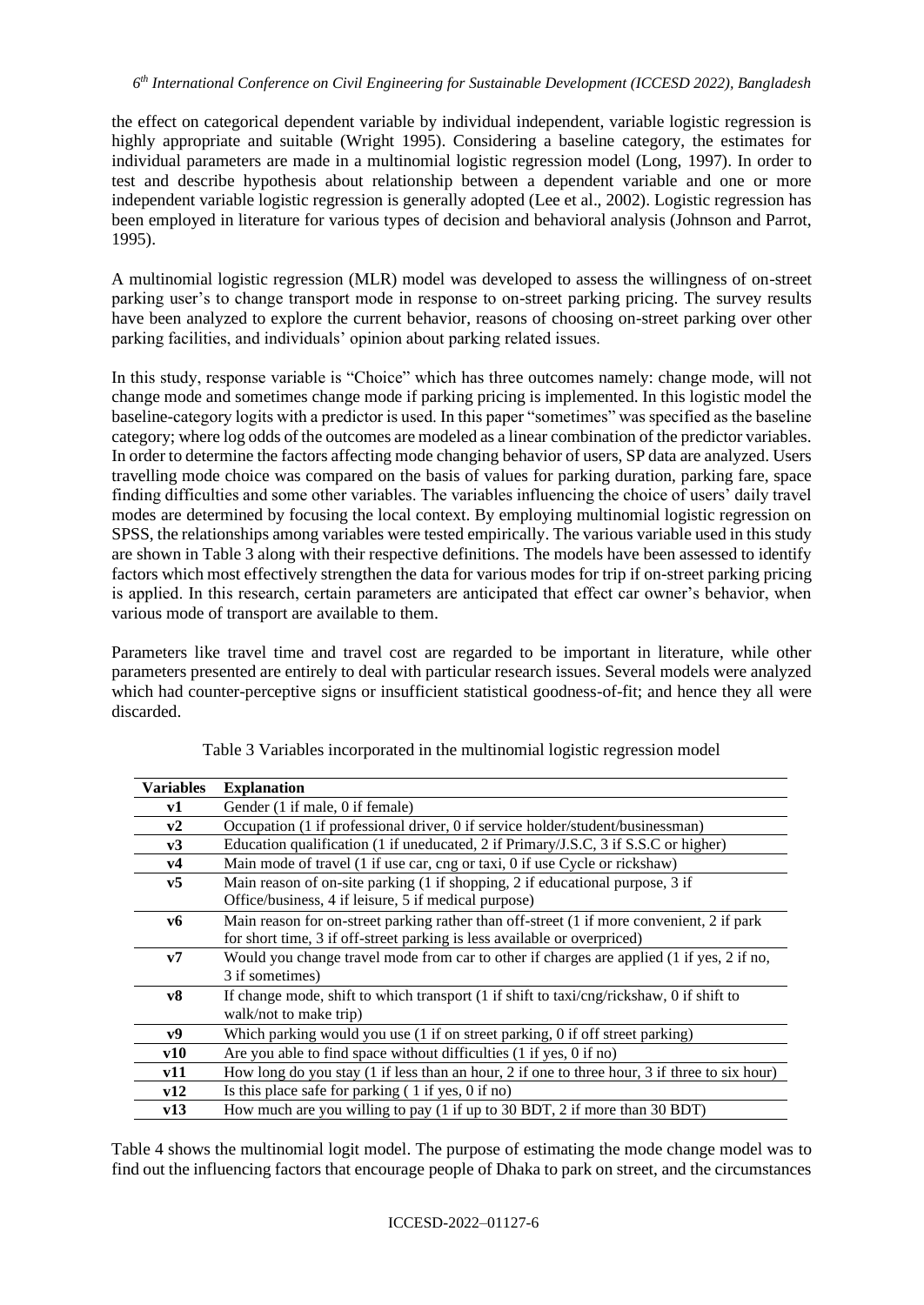of parking pricing that may influence them to use other available modes of transport. The chi-square value has been adopted to show the relevance of the logit model. It has been computed as -2LL (Log Likelihood) for the null model with only constants employed as the explanatory variables, without - 2LL for the completely stated model. The coefficients of the model were significant  $(P < 0.05)$ , and the null hypothesis was rejected, indicating that, the independent variables had no difference in predicting the dependent variable. The -2LL shows how better the model suits the data. The chi-square value was found 72.636 for the logit model. In this study, the demographic variables like gender and age did not significantly contributed to describe the mode change behavior. From the survey percentage of male respondent were way more than female respondent. The occupation was found significant.

Respondent's whose main mode of travel was private cars or cng/taxi has a probability to change mode. Education played significant role for changing mode if on-street parking pricing is applied. Most of the cars were driven by professional drivers who are mostly illiterate. For this reason the rules of parking weren't followed in most of the cases. Result signifies that if the drivers (on-street parking users) don't find a place to park or if they are forced to leave the parking place they will park another place in the vicinity, which may cause congestion. Result shows that if they are able to find space without difficulty then they will change their mode if parking pricing is employed.

Space finding difficulties' were also a reason for car users to change their modes. For car users who drive their own cars do not willing to park far from their destination for which they need both secure and close ranged parking place which makes them incapable to stay in their particular mode. Cars which are driven by drivers saved from this issue because drivers can take cars far and can bring it back on time. Result indicated that car users who usually come and park their cars on a regular basis will not change mode if on-street parking charges are applied. Users whose cars are driven by professional drivers but not owners will also not change mode due to charges. Those who come for short period showed willingness.

| <b>Willing to</b>            | <b>Variables</b>                      | B       | Std.    | Sig. | Exp(B) | 95% C.I. |              |
|------------------------------|---------------------------------------|---------|---------|------|--------|----------|--------------|
| change<br>mode of            |                                       |         | error   |      |        | Lower    | <b>Upper</b> |
| transport                    |                                       |         |         |      |        |          |              |
| Yes                          | Intercept                             | $-3.41$ | 0.95    | 0.00 |        |          |              |
|                              | Occupation (Professional Driver)      | 1.65    | 0.78    | 0.03 | 5.18   | 1.13     | 23.80        |
|                              | Uneducated                            | 1.22    | 0.60    | 0.04 | 3.38   | 1.05     | 10.92        |
|                              | Main mode of travel (Car/taxi/cng)    | 2.86    | 0.64    | 0.00 | 17.53  | 4.99     | 61.55        |
|                              | <b>Educational purpose</b>            | 1.14    | 0.47    | 0.01 | 3.14   | 1.26     | 7.82         |
|                              | Able to find space without difficulty | $-0.98$ | 0.48    | 0.04 | 0.38   | 0.15     | 0.95         |
| N <sub>0</sub>               | Intercept                             | 0.50    | 0.41    | 0.22 |        |          |              |
|                              | Occupation (Professional Driver)      | 0.82    | 0.57    | 0.15 | 2.26   | 0.74     | 6.92         |
|                              | Uneducated                            | 0.01    | 0.24    | 0.96 | 1.01   | 0.64     | 1.61         |
|                              | Main mode of travel (Car/taxi/cng)    | 0.23    | 0.58    | 0.69 | 1.26   | 0.41     | 3.89         |
|                              | <b>Educational Purpose</b>            | 0.80    | 0.23    | 0.00 | 2.24   | 1.43     | 3.50         |
|                              | Able to find space without difficulty | $-0.38$ | 0.24    | 0.11 | 0.68   | 0.43     | 1.09         |
| <b>Summary of Statistics</b> |                                       |         |         |      |        |          |              |
| Number of observations       |                                       |         | 500     |      |        |          |              |
| (-2)Initial LL               |                                       | 349.936 |         |      |        |          |              |
| Chi Square                   |                                       | 72.636  |         |      |        |          |              |
| $(-2)$ Final LL              |                                       |         | 277.300 |      |        |          |              |
| Cox & Snell's $R^2$          |                                       |         | .135    |      |        |          |              |
| Nagelkerke value             |                                       |         | .173    |      |        |          |              |
| McFadden's value             |                                       | .096    |         |      |        |          |              |

# Table 4**:** Multinomial logit model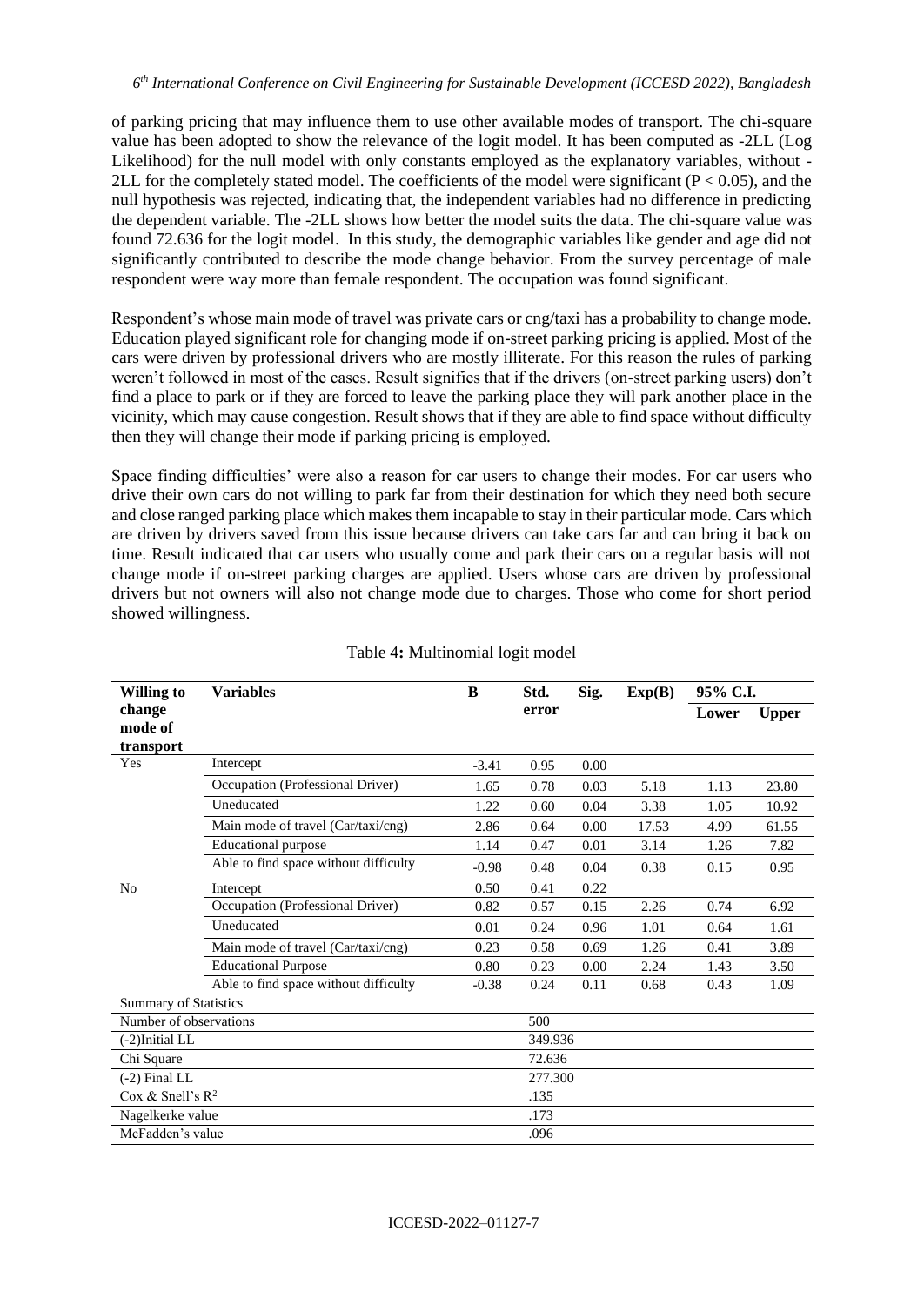Respondents who are willing to change their mode, would like to choice either taxi or rickshaw. Respondents whose occupation is professional driver have a probability to change mode. From the model it can be seen that respondents who come for educational purpose do not have probability to change the mode. Most of the areas of this study are occupied with numerous educational institutes although their land use claimed them as residential. Lots of students usually use cars for commuting to the educational institutions. This is why roads are heavily occupied with private cars and probability of changing mode is very insignificant.

The reasons for individuals to change mode or not are investigated in this research. Parking fare does not have substantial effect for individual commuters to change modes whereas main mode of travel and purpose of parking was more significant for the model. On the other hand, finding space was more important for users then parking fare. Respondents who have difficulties in finding parking space have the most possibilities to change modes. For car users who drive their own cars can't park far from their destination for which they need both secure and close ranged parking place. Education level and occupation were important factor affecting peoples' change of mode.

### **4.2 Estimating response probabilities**

The MLR model has different expression in terms of the responses probabilities, that is  $\alpha_i + \beta_i x$ 

$$
\pi_j = \frac{1}{\sum_h e^{\alpha_h + \beta_h x}}
$$

 $\pi_j = \frac{e^{\alpha_j + \beta_j x}}{\sum_h e^{\alpha_h + \beta_h x}} = \frac{e^{\alpha_j + \beta_j x}}{\sum_h e^{\alpha_h + \beta_h x}}$ , j=1... J. In this model, probability of sometimes (baseline category) was taken as  $\pi_0$  and the estimated value was  $\hat{\pi}_0 \hat{\pi}_0$ , Yes was  $\pi_1$  and the estimated value was  $\hat{\pi}_1 \hat{\pi}_1$ , No was  $\pi_2$ and the estimated value was  $\hat{\pi}_2 \hat{\pi}_2$ . The probabilities can be calculated by two steps: First, we can calculate  $\log \frac{\pi}{\lambda} \log \frac{\pi}{\lambda}$ ,  $\log \frac{\pi}{\lambda} \log \frac{\pi}{\lambda}$  as the response variable has three categories (J=3), which means that there are 2 equations as follow: Let  $y_1 = \log \frac{\pi i}{\lambda} \log \frac{\pi i}{\lambda}$  and  $y_2 = \log \frac{\pi i}{\lambda} \log \frac{\pi i}{\lambda}$ , so  $y_1 = -3.406 + 1.645$ (Occupation) + 1.218(Uneducated) + 2.864(Main mode of travel) + 1.144(Educational purpose) –0.982(Able to find space without difficulty)…………….............................................................. (4.1)

<span id="page-7-0"></span> $y_2 = 0.500 + 0.817$ (Occupation) + 0.011(Uneducated) + 0.228(Main mode of travel) + 0.804(Educational purpose) – 0.384(Able to find space without difficulty)………............................................................……. (4.2)

According to Agresti (2007), including a term in a model should not be considered only depending on statistical significance. Variables should be included depending on the importance of the variable for the purpose of the study yet the variable is not statistically significant. Including such variable in the model may be helpful in reducing bias in terms of anticipating effects of other predictors. Also, it may be useful in terms of comparing outcomes with different studies where the result is significant. Although only few were significant still all variables ware considere for model development.  $\hat{\pi}\hat{\pi}_1$ ,  $\hat{\pi}$   $\hat{\pi}\hat{\pi}_{2}$ ,  $\hat{\pi}$   $\hat{\pi}$   $\hat{\pi}_0$  are

```
calculated as below: 
where exp. or e = 2.71828 is the base of the system of natural logarithms
```

| . |  |                                                  |       |
|---|--|--------------------------------------------------|-------|
|   |  |                                                  |       |
|   |  | $1 + exp(y_1) + exp(y_2)1 + exp(y_1) + exp(y_2)$ |       |
|   |  |                                                  |       |
|   |  | $1 + exp(y_1) + exp(y_2)1 + exp(y_1) + exp(y_2)$ |       |
|   |  |                                                  | (4.5) |
|   |  |                                                  |       |

#### **4.3 Predications by using MLR model**

Every case includes a combination of explanatory variables. By classifying this combination in one of the three groups of the response variable prediction is made. The model estimates the probabilities of the combination of the three response variable groups and then classifies the case based on probability. For the application of the model case no 102 was selected randomly (case no 102 indicates sample no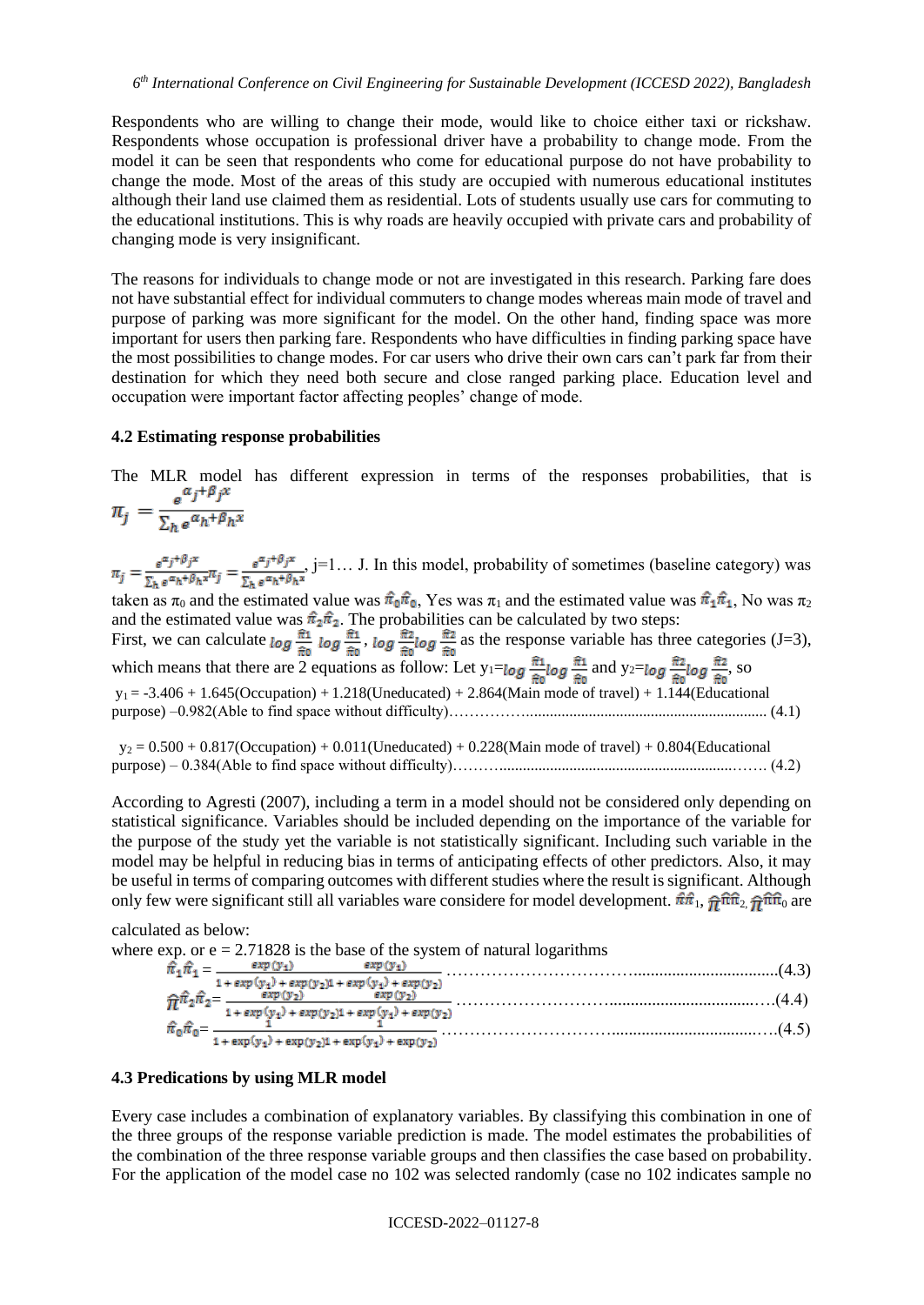102 among 500 samples). To estimate the three response probabilities ( $\pi_0 \pi_1 \pi_2$ ) by using equations [\(4.1](#page-7-0)) to 4.5) and by using Parameter Estimates data: of case no-102

 $y_1 = 1.483$ ,  $y_2 = 1.965$  the probability to occur on each category can be calculated as following:  $\hat{\pi}^{\hat{\pi}\hat{\pi}} = 0.351$ 

$$
\hat{\pi}\hat{\pi}_{\widehat{\mathbf{T}}2}=0.569
$$

 $\hat{\pi}\hat{\pi}_0 = 0.079$ 

This probability showed that case number 102 has 56.9% chance to state a negative answer towards mode change behaviors. In other words it can be said that, this case has the highest probability that user will not change mode if charge is applied.

### **5 DISCUSSION**

Due to illegally parked vehicles along the streets, congestion occurs obstructing the flow of traffic. Therefore, as a solution, a parking pricing would help improve the vehicular flow along the streets especially at peak periods and at the same time would introduce revenues for the city. The space occupied by only a small number of cars can cause a great deal of interruption if the parking is done on streets having heavy vehicular as well as pedestrian traffic for an extended period, such as the entire working day. Illegal parking jeopardizes the safety and livability of a street and thus charge may be applied to encourage users to change their mode and thereby to free the road space. This research may be an overview for taking decisions about implementing charge for on-street parking.

This research focuses on finding out the willingness of car users' to change their mode of travel in response to parking pricing for developing country. In this paper, transport mode change behaviors of 500 respondents were analyzed at various locations in Dhaka, Bangladesh. Based on the conducted questionnaire survey, the significant factors affecting the on-street parking were identified. Respondents' main reason of parking has more significant impact on using on-street parking.

This paper also showed that parking users are willing to pay a fare between 20-30 BDT in the city to park. Users showed significant sign that they are ready to pay the parking price if fee is implied. Average time the car users wait in the parking area is less than an hour.

Result shows that majority of the respondent's main mode of travel is car, cng or taxi. Some car users said that if their destination is near to their home then sometimes they would use rickshaw instead of car. This study showed that car users parked their cars for different purposes namely for educational purpose, office/business, shopping, medical purpose and for leisure and other purposes. According to VTPI (2005), often accurate and flexible standards for the parking requirements are adjusted considering several factors like demographic, geographic and management issues that influences demand for parking and parking requirements at a particular location. Also, other issues such as type of users and trips including their urgency and aptitude to depend on alternatives; the cost and ease of adding parking capacity; the ability to implement parking management programs etc. are taken into account.

The result demonstrates the main reason of parking on-street instead of off-street or public parking. Car users expressed that they park on-street for a short time as it was more convenient for them while it is free of charge and off street car parking facilities needs to pay and they are not so common in those places. In the model, the occupation was found significant for mode change behavior. Result showed that users who parks on-street on a regular basis and cars that are driven by professional drivers but not owners will not change mode due to charges. Those who park for short period or come for some official work may change mode as they don't need to stay long and park. Respondents who are willing to change their mode would travel by either taxi or rickshaw. Education also played significant role in changing mode if on-street parking pricing is applied as majority of the cars were driven by professional drivers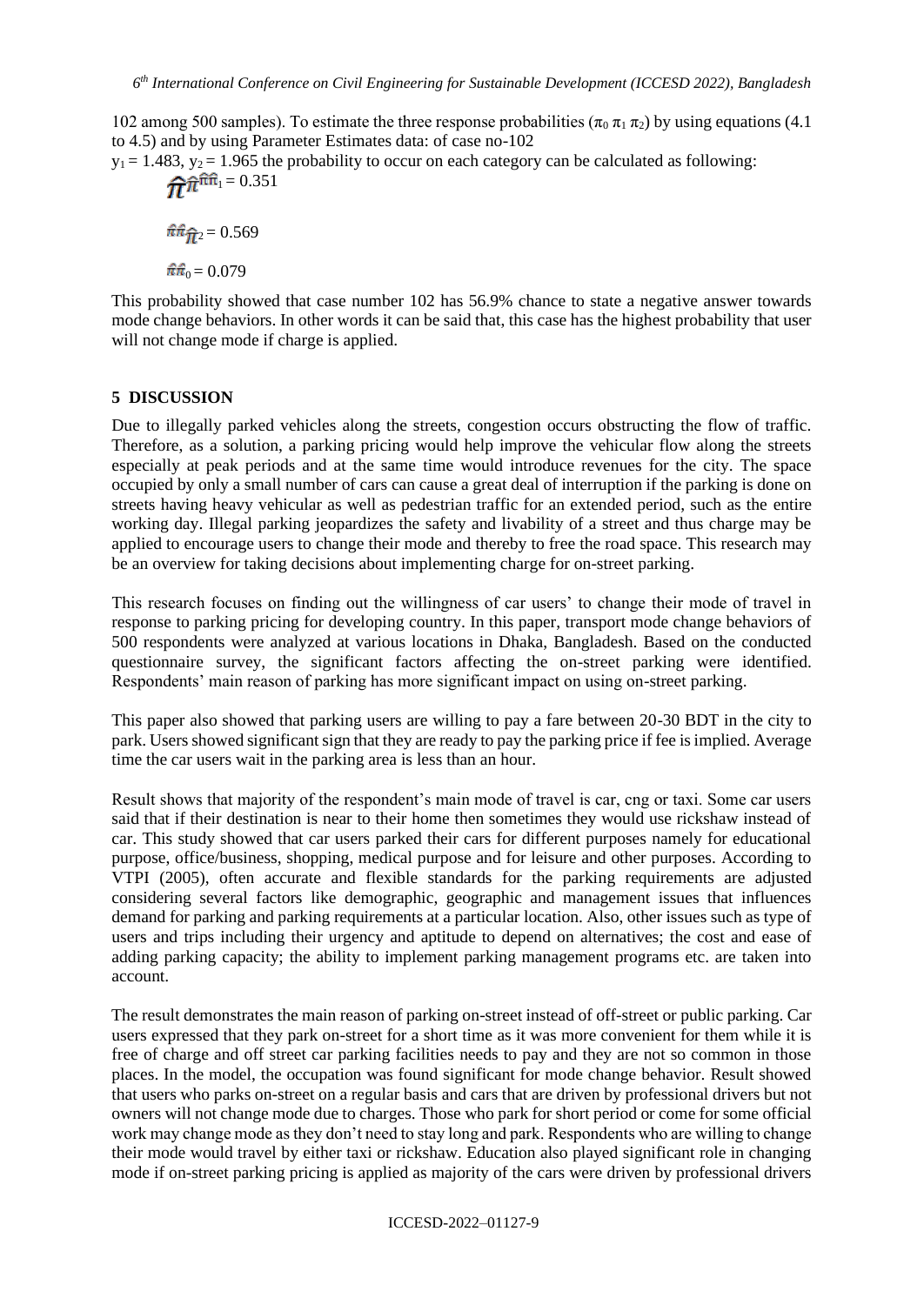who are mostly illiterate. Parking regulations are not comprehended and obeyed by them in most of the cases. If on-street parking users are unable to find a place to park or driven from one location; they will change their parking position to nearby streets.

Space finding difficulties may also influence car users to change their modes. For car users who drive their own cars can't park far from their destination for which they need both safe and close ranged parking place which makes them unable to stay in the car mode if on-street parking pricing is implemented.

## **6 CONCLUSION**

In Dhaka city most of the on-street parking spaces are free which persuades car users to park their car randomly causing serious congestion. Bari and Efroymson (2006) showed that in 95% of their schedule on road, cars remain standing consuming large volume of road space. Due to limited supply and lack of parking provision, Dhaka city is unable to meet up with the required parking challenge. As the effective width of roadway is decreasing for the movement of traffic due to on-street parking, it is certainly contributing to traffic congestion. Inadequate parking supply is one of the prime reasons which are responsible for increasing traffic congestion as most of the motorists cruises around the busy road network to find out a parking space. In addition, the slow vehicular movement of motorists while looking for a parking space compared to other moving traffics delimits and affects mobility of the vehicles in the area (Shoup, 2006). Parking system presently practiced is not efficient as the drivers can park with little or no restriction and hence the off-street parking facility is not used to its utmost capacity.

Parking plays an essential role in the management of traffic and congestion. This paper shows that most of the respondent's operate their cars by drivers. If they don't find any parking place near to their destination they rather park in the nearby roads. Parking cost does not have substantial impact for individual commuters to change modes whereas main mode of travel and purpose of parking was more significant for the model. On the other hand, finding space was more important for users then parking fare. Educational facts and occupation was important factor affecting peoples' choice of mode. Result shows that majority of the respondents' parked on-street. They also stated that the reason may be due to the availability of these assortments of parking types around the survey area and it is more convenient as users can save time to reach destinations, and also can save cost. It can also be added that users parked along the street because of the limited availability of off-street parking facilities and due to the lack of enforcement. Therefore, parking demand and parking supplied by off-street parking facilities also influence on-street parking since individuals tend to find or explore other possible parking areas when bringing their vehicles.

Parking demand of customers also influences the on-street parking since the tendency of individuals bringing cars are intended to explore for other possible parking areas when challenged with inadequate off-street parking facilities. Therefore, the tendency of on-street parking attracts people more when offstreet parking is least available. On the other hand even some regions provide ample supply of off-street parking; still the culture of on-street parking is very common. This bad practice of on-street parking in spite of availability of off-street parking is going on due to peoples' tendency to park in nearby areas of their destination. They also select their parking location in response to easy parking accessibility and convenience and where penalty for parking on no parking region is very insignificant.

According to Shoup (2005), drivers adopt different strategies in order to economize on curb parking where they don't need to reduce their travel. They may drive during off-peak periods while the parking cost in curbs is cheaper; park at those locations where parking cost is lower and walk to their nearby destinations; park off-street; park for a shorter period; ride a bike, take public transit, or walk all the way to their destinations. Without decreasing human travel and all real travel by people, not cars carpools, cycling, public transit, and walking will decrease vehicle travel.`

Around half of the respondent park on-street not due to financial reason but to save time for commuting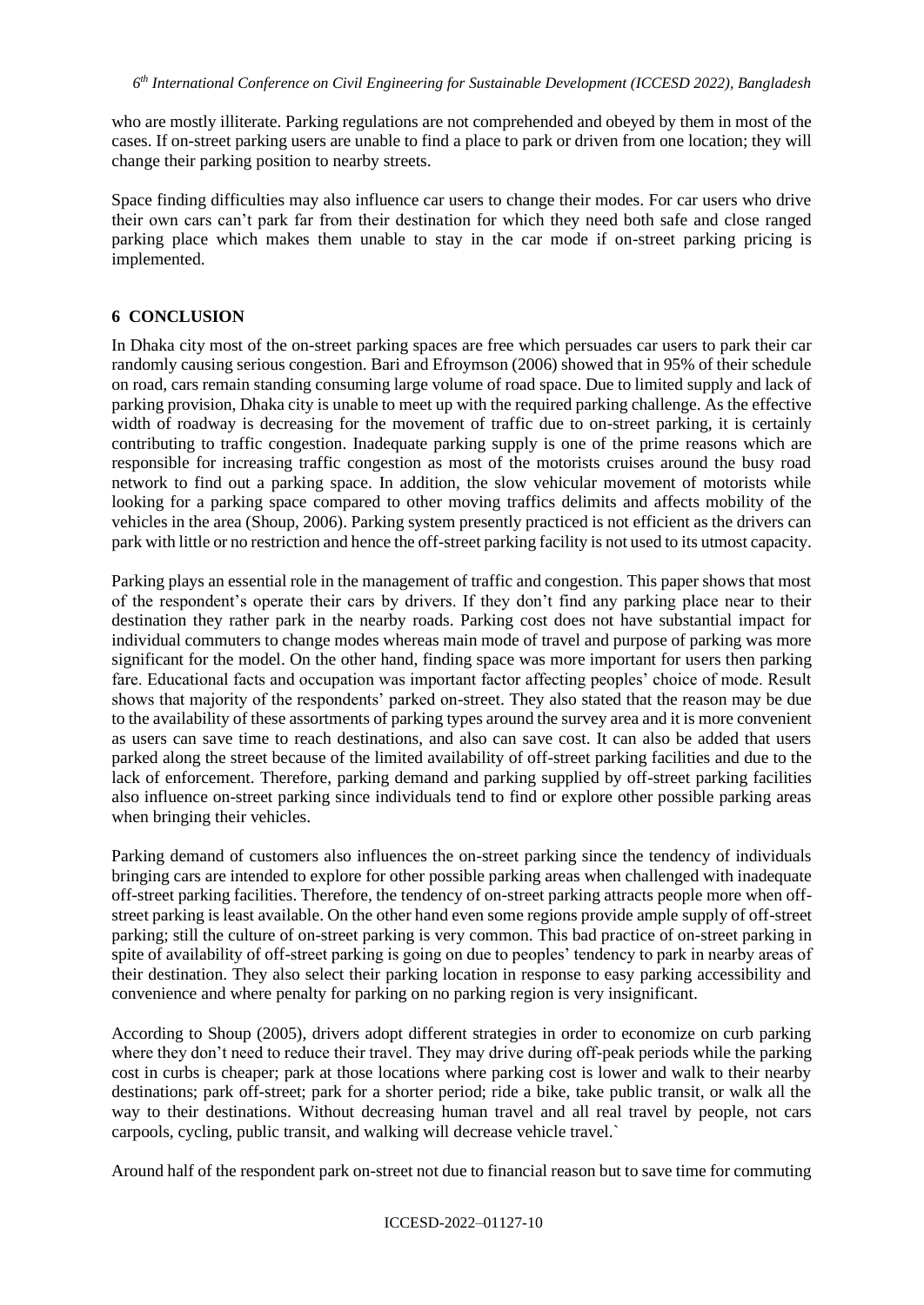to parking lots which clearly supports that off-street parking and curb parking can't be a suitable alternative to each other. Parking cost alone is not the factor that determines the choice between onstreet and off-street parking. Walking distance and time to and from the final destination is another very crucial factor that influences the choice. Due to additional driving and walking time, off-street parking may seem inconvenient or less convenient to drivers compared to curb parking in spite of curb parking being unsafe sometimes. A study by Vickrey (1954) showed that often curb parking is found to be more advantageous compared to off-street parking. Therefore, as a solution to discourage parking in curbs and minimize unnecessary cruising, the research suggested to increase the cost for curb parking more than the cost for off-street parking. Setting the cost of curb parking a few times higher than offstreet parking may play a vital role in creating vacant spaces in curbs.

It is natural to wander for parking if the cost of off-street parking is higher than on-street parking. Due to wandering traffic congestion takes place, accident occurs, air pollution occurs, fuel wastes and pedestrian environment degrades. City officials can't deny their liability in creating all these issues when they underprice curb parking. If the curb parking is underpriced then it creates a shortage. According to Shoup (2006), underpricing of curb parking is not appropriate in management of limited urban land, with extensive impacts on cities, environment, transportation and economy. Some authors (Chowdhury, 2006; Barter, 2011) described underpriced curb parking as vicious subsidies because it often causes unexpected harm to other people and it may not even provide any advantage to the drivers themselves. Therefore, cities need to arrange sufficient budget to settle the problem of pollution and congestion that the cities face. Comprehending curb parking price right will benefit everybody which may be pursued by cities.

The reasons why the car users are not interested in changing their travelling mode from car to others is that in Dhaka it is easily accessible; therefore, time saving and at the same time it is a much more comfortable way of travelling compared to others. Also, it provides users privacy and safety. Other reasons may include poor service quality of public transport and relatively much higher cost of taxis in Dhaka. Moreover, the poor quality of walking and biking facilities do not encourage travelers to use them. If parking charge is to be implemented in Dhaka city, comparatively higher parking fare should be set as respondents mentioned that they won't change their mode of travel if the parking charge is comparatively low. Some drivers may take the chance of paying fine by parking on a prohibited curb space. There are also alternatives available rather than parking on-street and paying fine. One may move to a neighboring location where prices for off-street parking is comparatively lower or where curb parking is available, and then walk to their destination. Despite all these, the simple message is that if cities cost nothing or too small for curb parking, motorists will park their car on street. Meanwhile, it is true that considerable environmental pollution will occur due to the additional cruising time of vehicles that is spent while looking for a vacant parking space.

Most of the users whose parking is associated with education and work trips will not change their transport mode if on-street parking charge is put into operation. These types of trips mostly take place during the peak periods which are largely responsible for congestion. Parking associated with medical, shopping, leisure, and amusement tends to be associated with travel other than peak periods are usually between one to two hours. Car users usually face difficulties to find space for parking as suggested by result.

The city government is striving to build parking structures. The expensive projects have low returns. Moreover on-street parking is not prevented which creates chaos in their vicinities. Hence prevention of on-street parking is necessary to publicize off-street parking facilities. It is not possible to make parking cheap and abundant keeping pace with the increasing number of new cars in this era of high density and high property prices (ADB, 2011).

In conclusion, the findings of this study, is distinguishing because, it is a first attempt at modeling on street parking pricing for developing countries. It may be expected that this study will be very beneficial for parking demand management. Also, it may be helpful to private service providers, public transportation organizations as well as the government in taking proper decisions and avoid over/under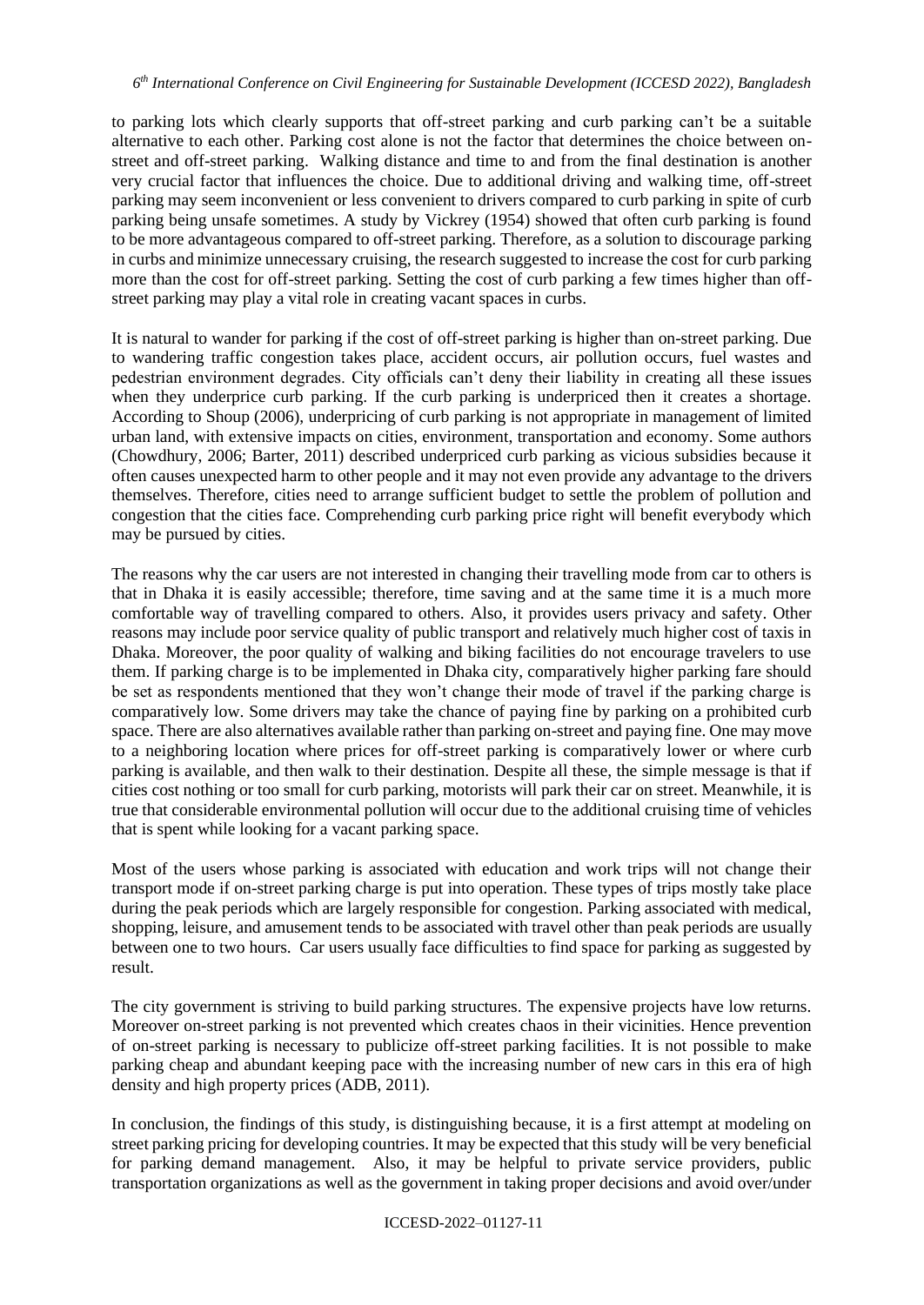designing of essential services and amenities. Outcomes of this research can be employed to assess current parking demand and future demands also.

This study was done with a small sample size and hence only a few places inside Dhaka city were covered. More comprehensive data from a wide range of locations as well as respondents would be more helpful for a better model. It is suggested to improve data by gathering more comprehensive information about other available modes of transport such as bus, taxi, cng, rikshaw etc. for similar type of studies in future where these modes may be considered as main mode of travel. Policy makers should sincerely focus on directing trips to public transportation considering the rapid growth of population as well as trips. Also, the transportation demand of all types of people can't be met successfully with the existing transportation facilities. This type of research can be neither attainable nor beneficial, without the understanding of related decision-makers and authorities in contemplating the outcomes and suggestions of this research.

#### **REFERENCES**

Parking Policy in Asian Cities, Asian Development Bank (ADB), Mandaluyong City, Philippines. 2011.

- Lam, Z. C. L., Huang, H. J., and S. C. Wong. Modeling Time-Dependent Travel Choice Problems in Road Networks with Multiple User Classes and Multiple Parking Facilities. Transportation Research Part B, Vol. 40, No. 5, pp. 368-395. 2006.
- Glazer, A. and Niskanen, E. Parking Fees and Congestion. Regional Science and Urban Economics, Vol. 22, No. 2, pp. 123-132. 1992.
- Wenzhi, C. and Bai, L. A Smart Roadside Parking Navigation System Based on Sensor Networks for ITS. IET International conference on Wireless, Mobile and Multimedia Networks, 2006, pp.1-4, 6- 9 Nov. 2006.
- Vehicle Statistics and Route Permit Report. Bangladesh Road Transport Authority (BRTA), personal communication Dhaka, 2015.
- Tumlin, J. Sustainable Transportation Planning: Tools for Creating Vibrant, Healthy, and Resilient Communities. Hoboken. Wiley, 2012.
- Marsden, G. The evidence base for parking policies: a review. Transport Policy 13 (6), 447–457, 2006.
- McShane, M, and Meyer, M. D. Parking policy and urban goals: Linking strategy to needs. Transportation 11 (2), 131-152, 1982.
- Shoup, D. C. Cruising for parking. Transport Policy 13, p. 479–486, 2011.
- Strategic Transport Planning. Strategic Transport Plan (STP) for Dhaka. Final Report, Dhaka Transport Coordination Board, Dhaka, 2006.
- Litman, T. A. Parking Management Strategies, Evaluation and Planning. Victoria Transport Policy Institute, Victoria, BC, Canada, 2006.
- Rye, T., Hunton, K., S. Ison. The role of market research and consultation in developing parking policy. Transport Policy; 15: 387–394. 2008.
- Weinberger, R., Seaman, M. and C. Johnson. Residential off-street parking impacts on car ownership; vehicle miles traveled, and related carbon emissions: New York City case study. Transport Res Rec; 2118: 24–30. 2009.
- Litman, T. A. Parking Costs. Transportation Cost and Benefit Analysis: Techniques, Estimates and Implications, Victoria Transport Policy Institute, Canada, 2005.
- Vickrey, W. "The economizing of curb parking space" Traffic Engineering, November, pp. 62–6, 1954.
- Roth, G.J. Paying for Parking. Hobart Paper 33. London: The Institute of Economic Affairs, 1965.
- Shoup, D.C. The High Cost of Free Parking. Chicago: American Planning Association, 2005.
- Akter, M., Akter, T., Aktaruzzaman, A. Hussain. Review Of On-Street Parking Scenario of Motijheel Commercial Area (Dainik Bangla To Shapla Square). Journal of Bangladesh Institute of Planners Vol. 6, pp. 173-180. 2013.
- Zannat, K. E., Ahmed, T., Mitra, S. K., Rafiq, R., Hasan, M. A., Akhter, K. and Z. H. Fahad. Parking Demand And Supply Analysis of Major Shopping Centers In Dhaka – A Case Study of New Market Shopping Center Along Mirpur Road. Journal of Bangladesh Institute of Planners Vol. 6, pp. 161- 172. 2013.